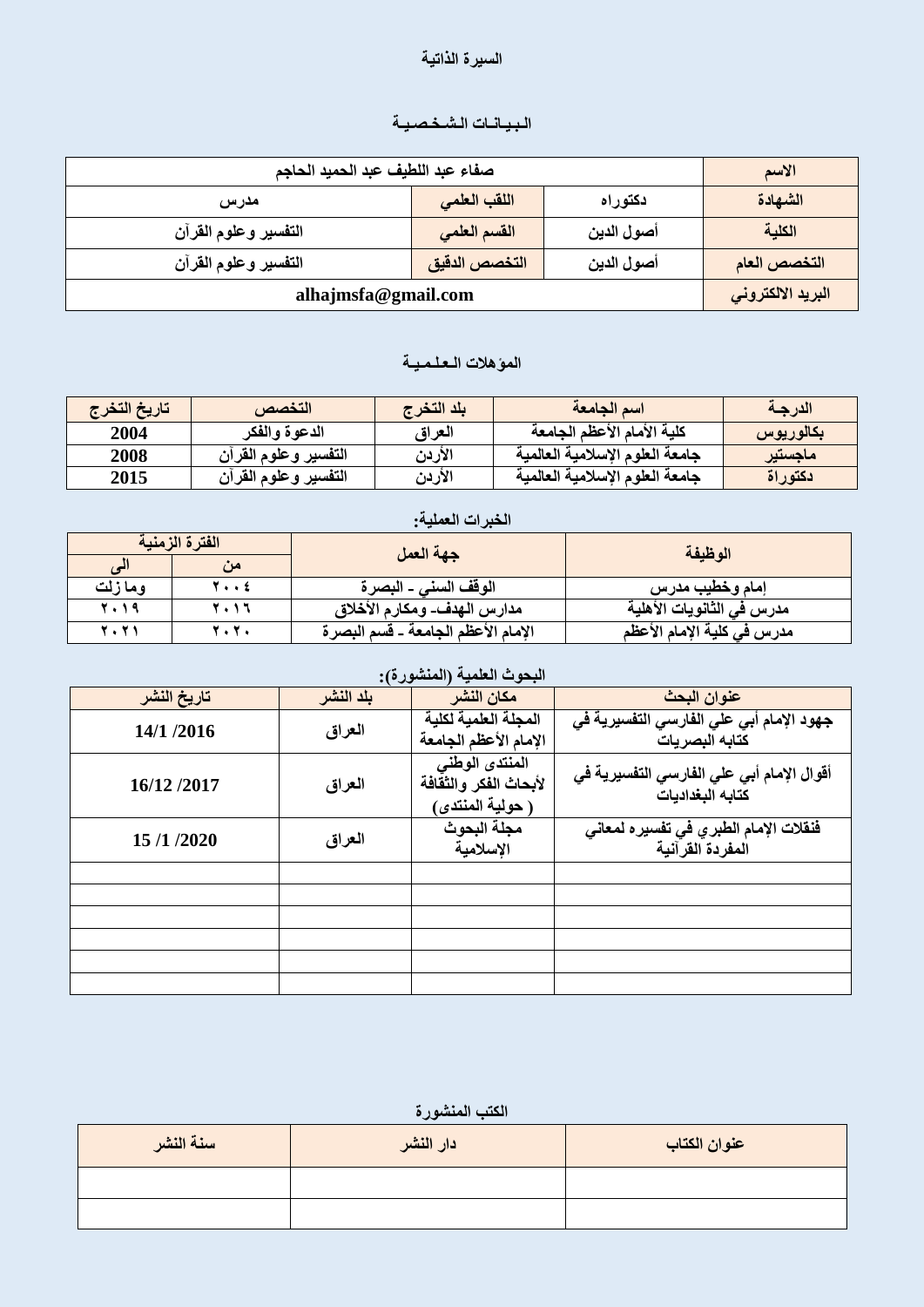| $-\frac{1}{2}$                              |                                                   |
|---------------------------------------------|---------------------------------------------------|
| مكان التدريس                                | اسم المقرر (المادة)                               |
| مدارس الهدف التربوي الأهلية                 | التربية الإسلامية لكافة الصفوف المتوسطة والثانوية |
| ثانوية مكارم الأخلاق الأهلية للبنين         | التربية الإسلامية لكافة الصفوف المتوسطة والثانوية |
| أصول الدين ـ كلية الإمام الأعظم ـ البصرة    | حفظ القرآن والحديث                                |
| أصول الدين ـ كلية الإمام الأعظم ـ البصرة    | أحكام التجويد                                     |
| اللغة العربية ـ كلية الإمام الأعظم ـ البصرة | العقيدة                                           |
|                                             |                                                   |
|                                             |                                                   |
|                                             |                                                   |
|                                             |                                                   |
|                                             |                                                   |
|                                             |                                                   |
|                                             |                                                   |
|                                             |                                                   |
|                                             |                                                   |

#### المقررات (المواد) الدراسية التي قمت بتدري*سها:*

# **C.V**

### **Personal Information**

| Safaa Abdull Leetif Abdel Hamid Al Hajim                         |                                        |                                           | <b>Name</b>        |
|------------------------------------------------------------------|----------------------------------------|-------------------------------------------|--------------------|
| <b>Lecturer</b>                                                  | <b>Scientific</b><br><b>Title</b>      | <b>PhD</b>                                | <b>Certificate</b> |
| Religion basics department – Basrah                              | <b>Scientific</b><br><b>Department</b> | Imam A'adhum<br><b>University college</b> | <b>College</b>     |
| Interpretation and the sciences of the<br><b>Minor</b><br>Our'an |                                        | <b>Religion basics</b>                    | <b>Major</b>       |
| alhajmsfa@gmail.com                                              |                                        |                                           | Email              |

# **Educational Qualifications**

| <b>Graduation</b><br><b>Date</b> | <b>Specialization</b>                                         | <b>Graduation</b><br><b>Country</b> | <b>University Name</b>                                        | <b>Degree</b>    |
|----------------------------------|---------------------------------------------------------------|-------------------------------------|---------------------------------------------------------------|------------------|
| 2004                             | <b>Advocacy, rhetoric</b><br>and thought                      | Iraq                                | Imam A'adhum<br><b>University college</b>                     | <b>Bachelor</b>  |
| 2008                             | <b>Interpretation and</b><br><b>Sciences of the</b><br>Qur'an | <b>Jordan</b>                       | <b>International University of</b><br><b>Islamic Sciences</b> | <b>Master</b>    |
| 2015                             | <b>Interpretation and</b><br><b>Sciences of the</b><br>Qur'an | <b>Jordan</b>                       | <b>International University of</b><br><b>Islamic Sciences</b> | <b>Doctorate</b> |